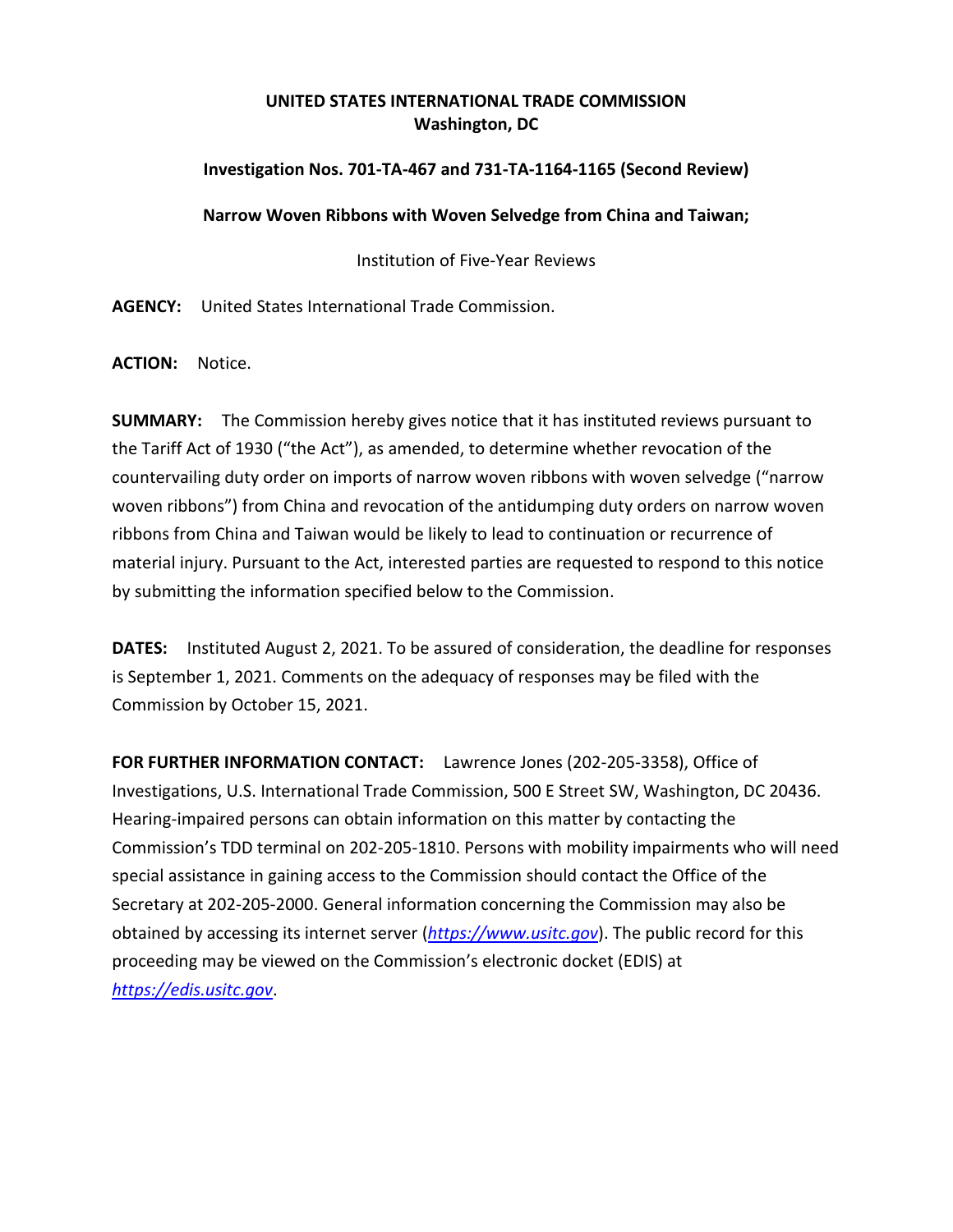## **SUPPLEMENTARY INFORMATION:**

**Background**.--On September 1, 2010, the Department of Commerce ("Commerce") issued a countervailing duty order on imports of narrow woven ribbons from China (75 FR 53642) and antidumping duty orders on imports of narrow woven ribbons from China and Taiwan (75 FR 53632, as amended on September 17, 2010, 75 FR 56982). Following the first five-year reviews by Commerce and the Commission, effective September 22, 2016, Commerce issued a continuation of the countervailing duty order for China and antidumping duty orders for China and Taiwan on imports of narrow woven ribbons (81 FR 65341). The Commission is now conducting a second review pursuant to section 751(c) of the Act, as amended (19 U.S.C. 1675(c)), to determine whether revocation of the orders would be likely to lead to continuation or recurrence of material injury to the domestic industry within a reasonably foreseeable time. Provisions concerning the conduct of this proceeding may be found in the Commission's Rules of Practice and Procedure at 19 CFR Part 201, Subparts A and B, and 19 CFR Part 207, Subparts A and F. The Commission will assess the adequacy of interested party responses to this notice of institution to determine whether to conduct full reviews or expedited reviews. The Commission's determination in any expedited review will be based on the facts available, which may include information provided in response to this notice.

**Definitions**.--The following definitions apply to this review:

- (1) *Subject Merchandise* is the class or kind of merchandise that is within the scope of the five-year review, as defined by the Department of Commerce.
- (2) The *Subject Countries* in these reviews are China and Taiwan.
- (3) The *Domestic Like Product* is the domestically produced product or products which are like, or in the absence of like, most similar in characteristics and uses with, the *Subject Merchandise*. In its original determinations and first five-year review determinations, the Commission defined a single *Domestic Like Product* consisting of narrow woven ribbons that are coextensive with Commerce's scope.
- (4) The *Domestic Industry* is the U.S. producers as a whole of the *Domestic Like Product*, or those producers whose collective output of the *Domestic Like*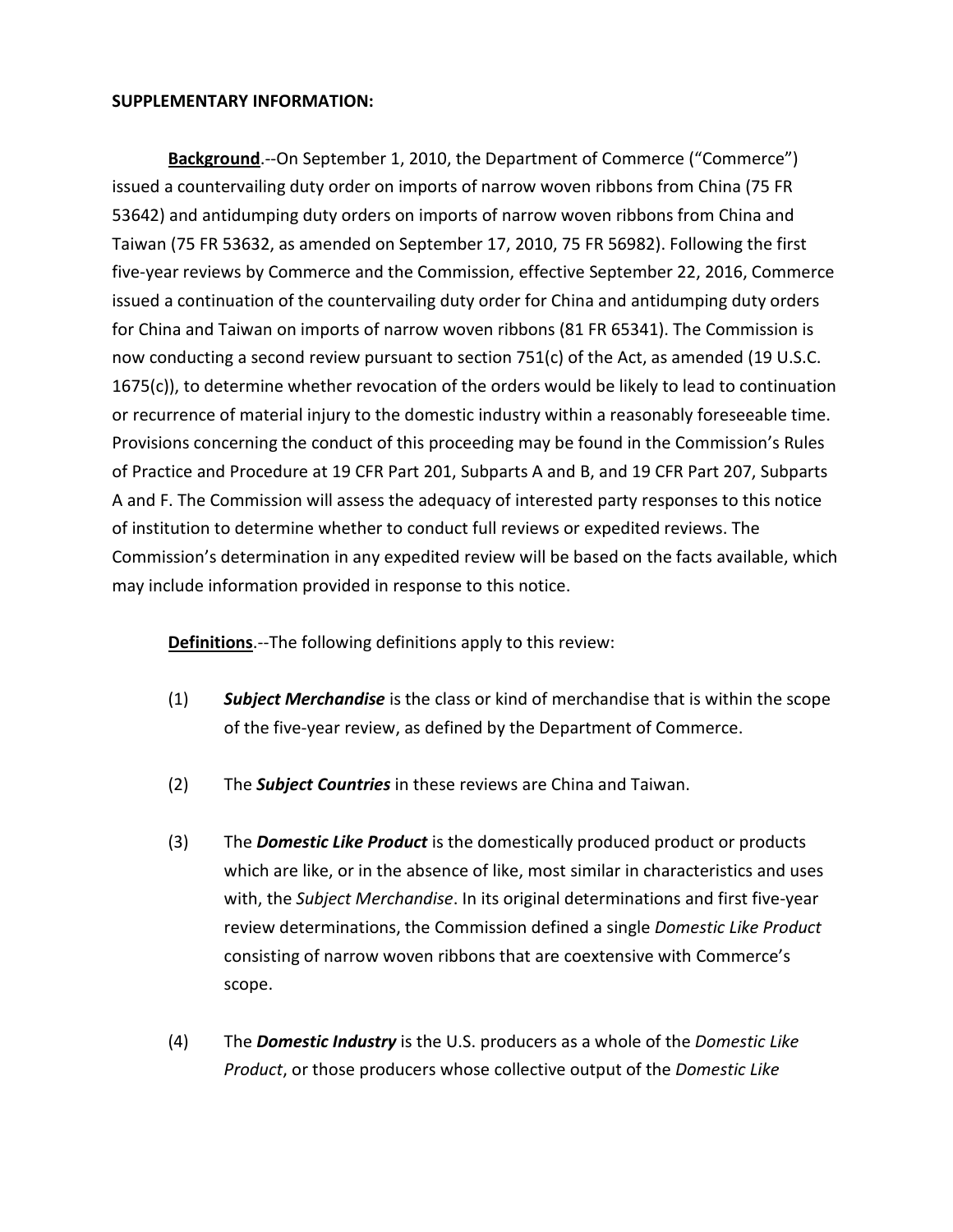*Product* constitutes a major proportion of the total domestic production of the product. In its original determinations and first five-year review determinations, the Commission defined the *Domestic Industry* as all U.S. producers of narrow woven ribbons.

(5) An *Importer* is any person or firm engaged, either directly or through a parent company or subsidiary, in importing the *Subject Merchandise* into the United States from a foreign manufacturer or through its selling agent.

**Participation in the proceeding and public service list**.--Persons, including industrial users of the *Subject Merchandise* and, if the merchandise is sold at the retail level, representative consumer organizations, wishing to participate in the proceeding as parties must file an entry of appearance with the Secretary to the Commission, as provided in § 201.11(b)(4) of the Commission's rules, no later than 21 days after publication of this notice in the *Federal Register*. The Secretary will maintain a public service list containing the names and addresses of all persons, or their representatives, who are parties to the proceeding.

Former Commission employees who are seeking to appear in Commission five-year reviews are advised that they may appear in a review even if they participated personally and substantially in the corresponding underlying original investigation or an earlier review of the same underlying investigation. The Commission's designated agency ethics official has advised that a five-year review is not the same particular matter as the underlying original investigation, and a five-year review is not the same particular matter as an earlier review of the same underlying investigation for purposes of 18 U.S.C. 207, the post-employment statute for Federal employees, and Commission rule 201.15(b) (19 CFR 201.15(b)), 79 FR 3246 (Jan. 17, 2014), 73 FR 24609 (May 5, 2008). Consequently, former employees are not required to seek Commission approval to appear in a review under Commission rule 19 CFR 201.15, even if the corresponding underlying original investigation or an earlier review of the same underlying investigation was pending when they were Commission employees. For further ethics advice on this matter, contact Charles Smith, Office of the General Counsel, at 202-205-3408.

**Limited disclosure of business proprietary information (BPI) under an administrative protective order (APO) and APO service list**.--Pursuant to § 207.7(a) of the Commission's rules, the Secretary will make BPI submitted in this proceeding available to authorized applicants under the APO issued in the proceeding, provided that the application is made no later than 21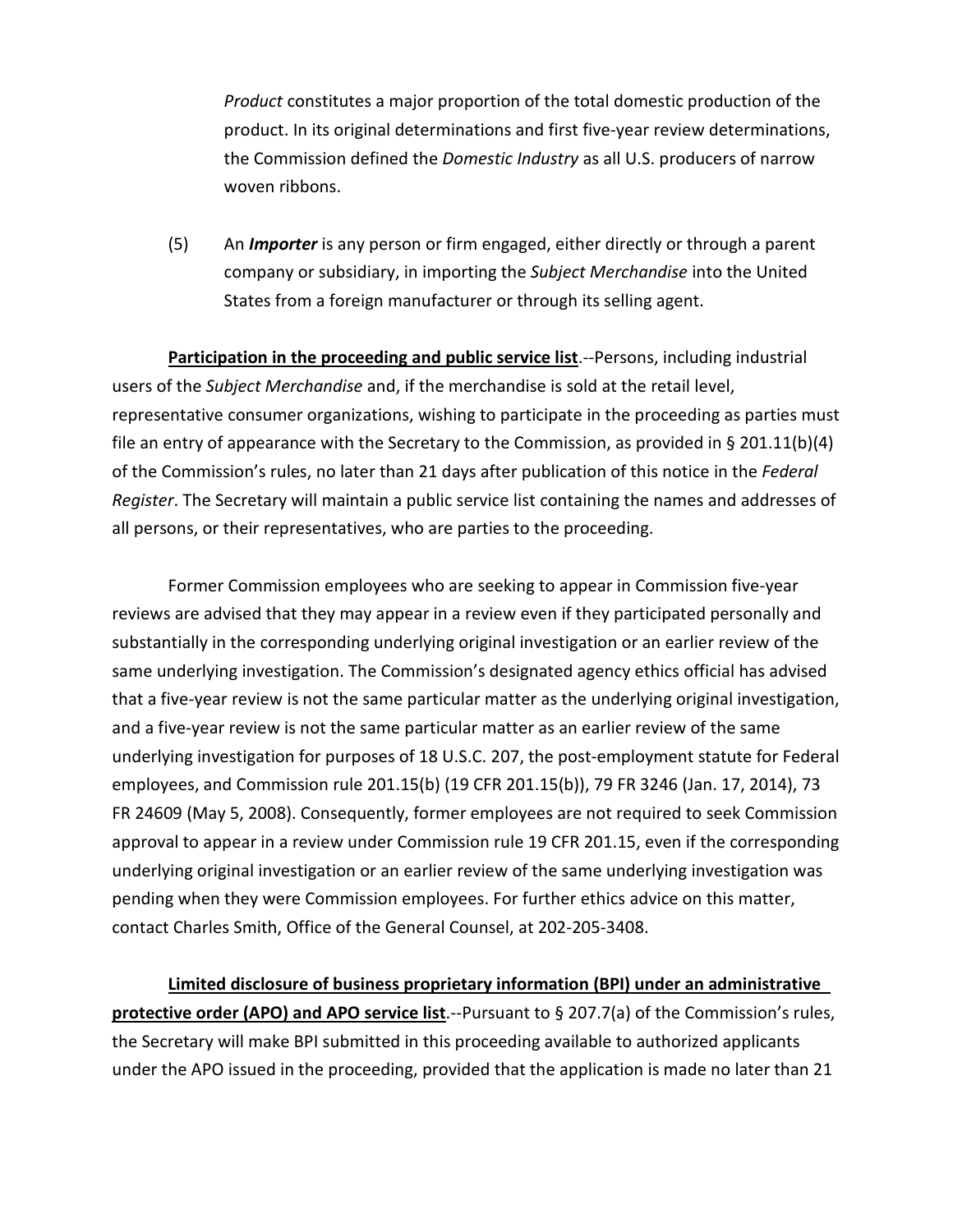days after publication of this notice in the *Federal Register*. Authorized applicants must represent interested parties, as defined in 19 U.S.C. 1677(9), who are parties to the proceeding. A separate service list will be maintained by the Secretary for those parties authorized to receive BPI under the APO.

**Certification**.--Pursuant to § 207.3 of the Commission's rules, any person submitting information to the Commission in connection with this proceeding must certify that the information is accurate and complete to the best of the submitter's knowledge. In making the certification, the submitter will acknowledge that information submitted in response to this request for information and throughout this proceeding or other proceeding may be disclosed to and used: (i) by the Commission, its employees and Offices, and contract personnel (a) for developing or maintaining the records of this or a related proceeding, or (b) in internal investigations, audits, reviews, and evaluations relating to the programs, personnel, and operations of the Commission including under 5 U.S.C. Appendix 3; or (ii) by U.S. government employees and contract personnel, solely for cybersecurity purposes. All contract personnel will sign appropriate nondisclosure agreements.

**Written submissions**.--Pursuant to § 207.61 of the Commission's rules, each interested party response to this notice must provide the information specified below. The deadline for filing such responses is September 1, 2021. Pursuant to § 207.62(b) of the Commission's rules, eligible parties (as specified in Commission rule 207.62(b)(1)) may also file comments concerning the adequacy of responses to the notice of institution and whether the Commission should conduct expedited or full reviews. The deadline for filing such comments is October 15, 2021. All written submissions must conform with the provisions of § 201.8 of the Commission's rules; any submissions that contain BPI must also conform with the requirements of §§ 201.6, 207.3, and 207.7 of the Commission's rules. The Commission's *Handbook on Filing Procedures*, available on the Commission's website at

[https://www.usitc.gov/documents/handbook\\_on\\_filing\\_procedures.pdf,](https://www.usitc.gov/documents/handbook_on_filing_procedures.pdf) elaborates upon the Commission's procedures with respect to filings. Also, in accordance with §§ 201.16(c) and 207.3 of the Commission's rules, each document filed by a party to the proceeding must be served on all other parties to the proceeding (as identified by either the public or APO service list as appropriate), and a certificate of service must accompany the document (if you are not a party to the proceeding you do not need to serve your response).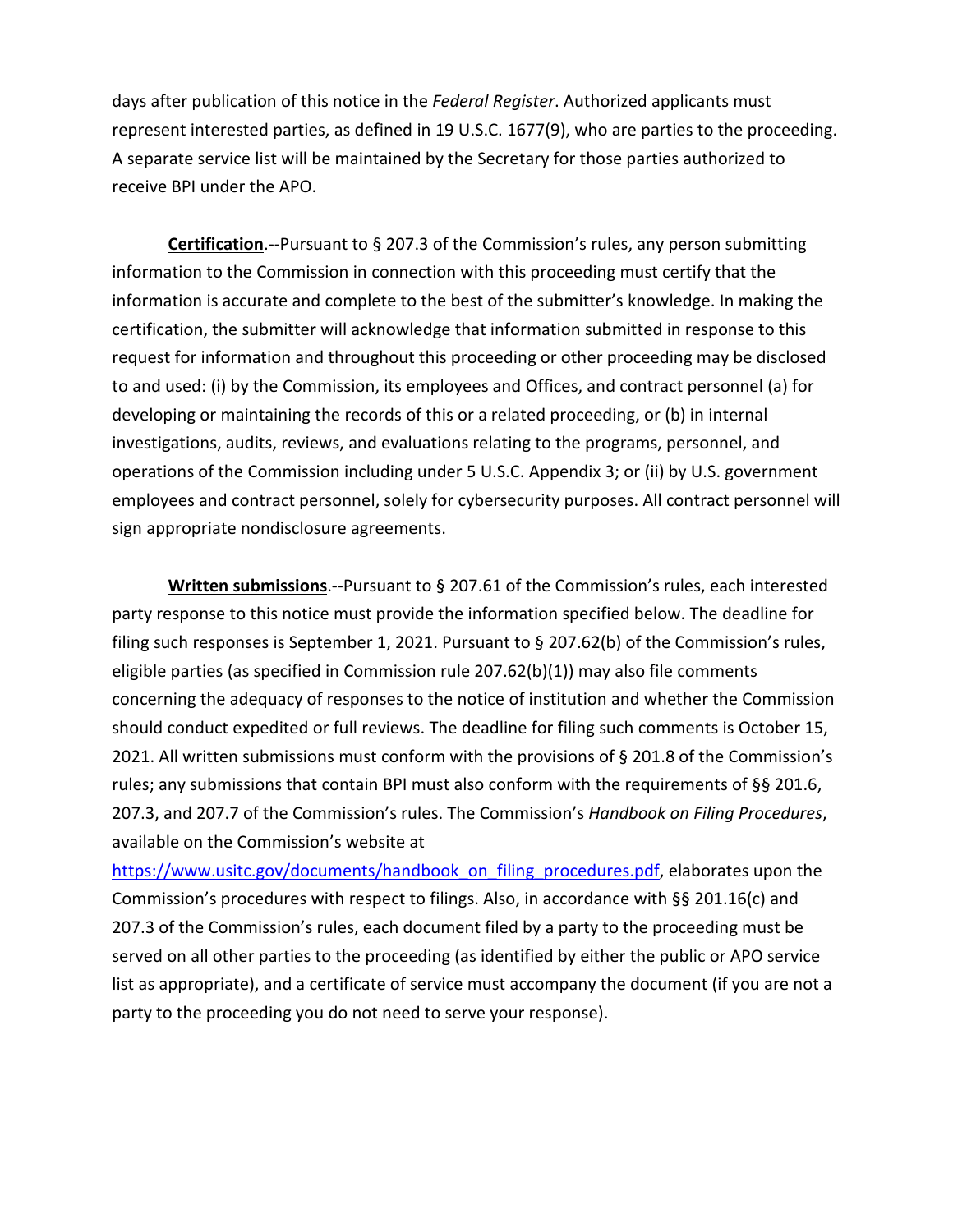Please note the Secretary's Office will accept only electronic filings at this time. Filings must be made through the Commission's Electronic Document Information System (EDIS, [https://edis.usitc.gov\)](https://edis.usitc.gov/). No in-person paper-based filings or paper copies of any electronic filings will be accepted until further notice.

No response to this request for information is required if a currently valid Office of Management and Budget ("OMB") number is not displayed; the OMB number is 3117 0016/USITC No. 21-5-496, expiration date June 30, 2023. Public reporting burden for the request is estimated to average 15 hours per response. Please send comments regarding the accuracy of this burden estimate to the Office of Investigations, U.S. International Trade Commission, 500 E Street SW, Washington, DC 20436.

**Inability to provide requested information**.--Pursuant to § 207.61(c) of the Commission's rules, any interested party that cannot furnish the information requested by this notice in the requested form and manner shall notify the Commission at the earliest possible time, provide a full explanation of why it cannot provide the requested information, and indicate alternative forms in which it can provide equivalent information. If an interested party does not provide this notification (or the Commission finds the explanation provided in the notification inadequate) and fails to provide a complete response to this notice, the Commission may take an adverse inference against the party pursuant to § 776(b) of the Act (19 U.S.C. 1677e(b)) in making its determinations in the reviews.

**INFORMATION TO BE PROVIDED IN RESPONSE TO THIS NOTICE OF INSTITUTION:** If you are a domestic producer, union/worker group, or trade/business association; import/export *Subject Merchandise* from more than one *Subject Country*; or produce *Subject Merchandise* in more than one *Subject Country*, you may file a single response. If you do so, please ensure that your response to each question includes the information requested for each pertinent *Subject Country.* As used below, the term "firm" includes any related firms.

- (1) The name and address of your firm or entity (including World Wide Web address) and name, telephone number, fax number, and E-mail address of the certifying official.
- (2) A statement indicating whether your firm/entity is an interested party under 19 U.S.C. 1677(9) and if so, how, including whether your firm/entity is a U.S. producer of the *Domestic Like Product*, a U.S. union or worker group, a U.S. importer of the *Subject*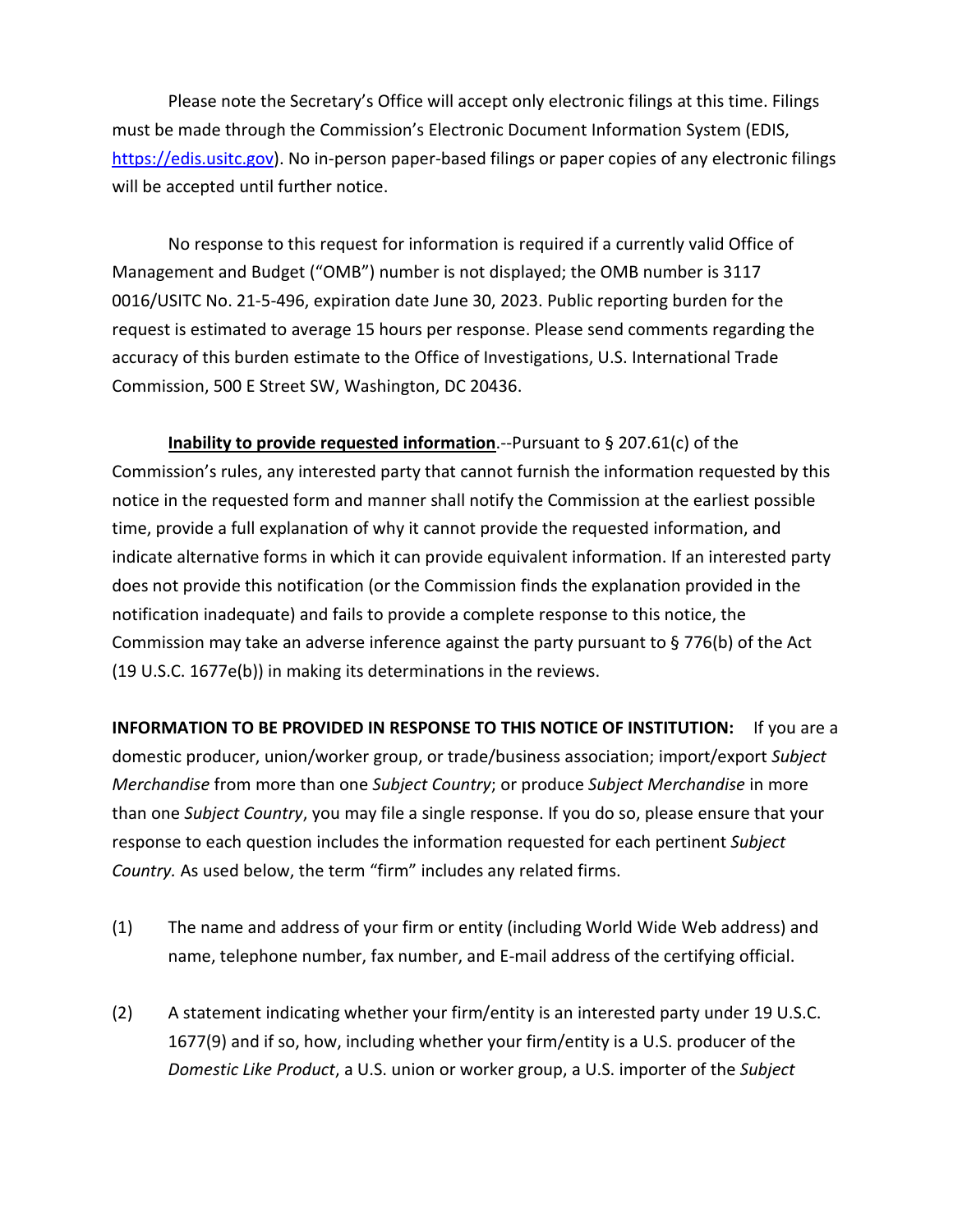*Merchandi*se, a foreign producer or exporter of the *Subject Merchandise*, a U.S. or foreign trade or business association (a majority of whose members are interested parties under the statute), or another interested party (including an explanation). If you are a union/worker group or trade/business association, identify the firms in which your workers are employed or which are members of your association.

- (3) A statement indicating whether your firm/entity is willing to participate in this proceeding by providing information requested by the Commission.
- (4) A statement of the likely effects of the revocation of the countervailing duty order on imports of narrow woven ribbons from China and revocation of the antidumping duty orders on narrow woven ribbons from China and Taiwan on the *Domestic Industry* in general and/or your firm/entity specifically. In your response, please discuss the various factors specified in section 752(a) of the Act (19 U.S.C. 1675a(a)) including the likely volume of subject imports, likely price effects of subject imports, and likely impact of imports of *Subject Merchandise* on the *Domestic Industry*.
- (5) A list of all known and currently operating U.S. producers of the *Domestic Like Product*. Identify any known related parties and the nature of the relationship as defined in section 771(4)(B) of the Act (19 U.S.C. 1677(4)(B)).
- (6) A list of all known and currently operating U.S. importers of the *Subject Merchandise* and producers of the *Subject Merchandise* in each *Subject Country* that currently export or have exported *Subject Merchandise* to the United States or other countries after 2015.
- (7) A list of 3-5 leading purchasers in the U.S. market for the *Domestic Like Product* and the *Subject Merchandise* (including street address, World Wide Web address, and the name, telephone number, fax number, and E-mail address of a responsible official at each firm).
- (8) A list of known sources of information on national or regional prices for the *Domestic Like Product* or the *Subject Merchandise* in the U.S. or other markets.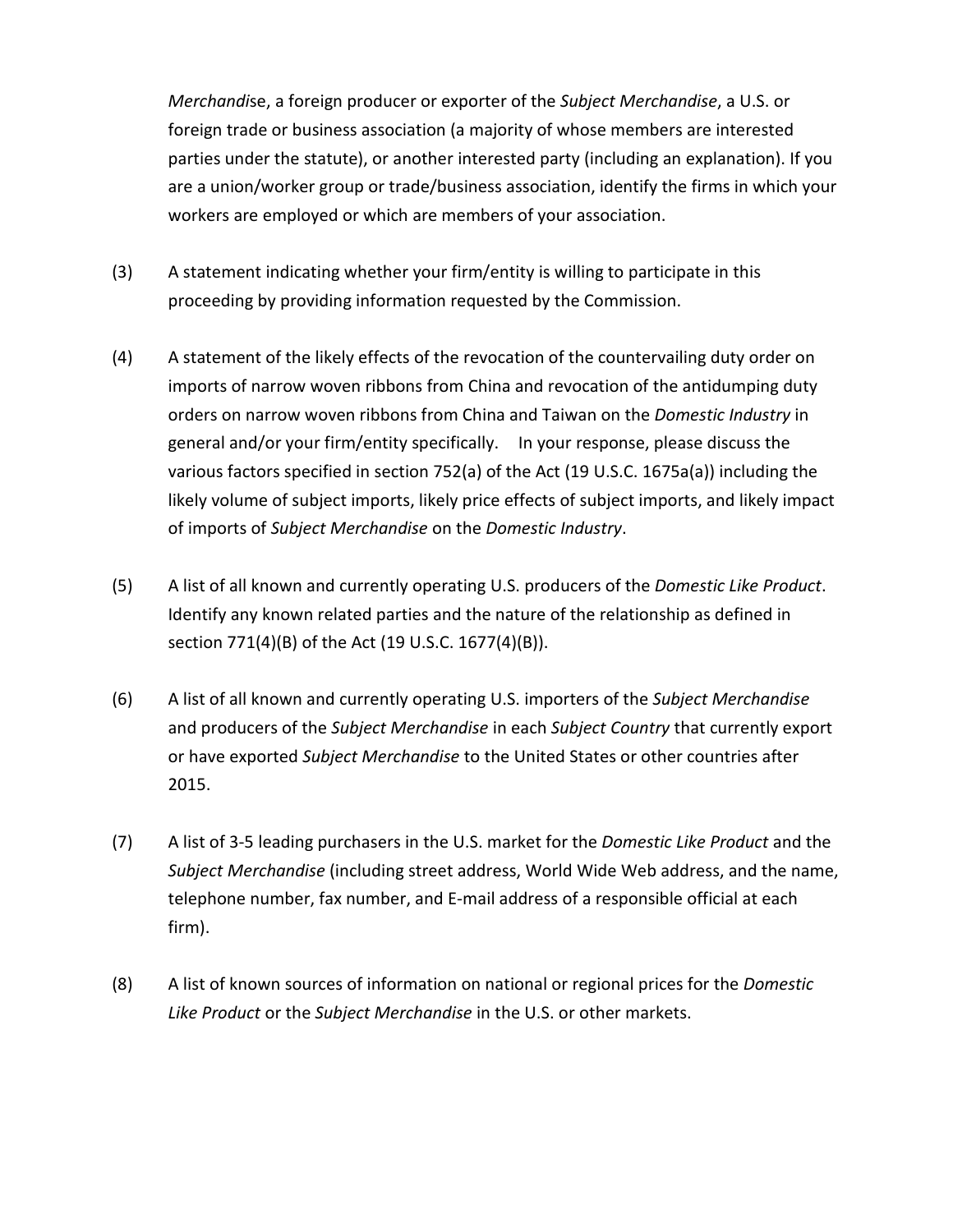- (9) If you are a U.S. producer of the *Domestic Like Product*, provide the following information on your firm's operations on that product during calendar year 2020, except as noted (report quantity data in square yards and value data in U.S. dollars, f.o.b. plant). If you are a union/worker group or trade/business association, provide the information, on an aggregate basis, for the firms in which your workers are employed/which are members of your association.
	- (a) Production (quantity) and, if known, an estimate of the percentage of total U.S. production of the *Domestic Like Product* accounted for by your firm's(s') production;
	- (b) Capacity (quantity) of your firm to produce the *Domestic Like Product* (that is, the level of production that your establishment(s) could reasonably have expected to attain during the year, assuming normal operating conditions (using equipment and machinery in place and ready to operate), normal operating levels (hours per week/weeks per year), time for downtime, maintenance, repair, and cleanup, and a typical or representative product mix);
	- (c) the quantity and value of U.S. commercial shipments of the *Domestic Like Product* produced in your U.S. plant(s);
	- (d) the quantity and value of U.S. internal consumption/company transfers of the *Domestic Like Product* produced in your U.S. plant(s); and
	- (e) the value of (i) net sales, (ii) cost of goods sold (COGS), (iii) gross profit, (iv) selling, general and administrative (SG&A) expenses, and (v) operating income of the *Domestic Like Product* produced in your U.S. plant(s) (include both U.S. and export commercial sales, internal consumption, and company transfers) for your most recently completed fiscal year (identify the date on which your fiscal year ends).
- (10) If you are a U.S. importer or a trade/business association of U.S. importers of the *Subject Merchandise* from any *Subject Country*, provide the following information on your firm's(s') operations on that product during calendar year 2020 (report quantity data in square yards and value data in U.S. dollars). If you are a trade/business association,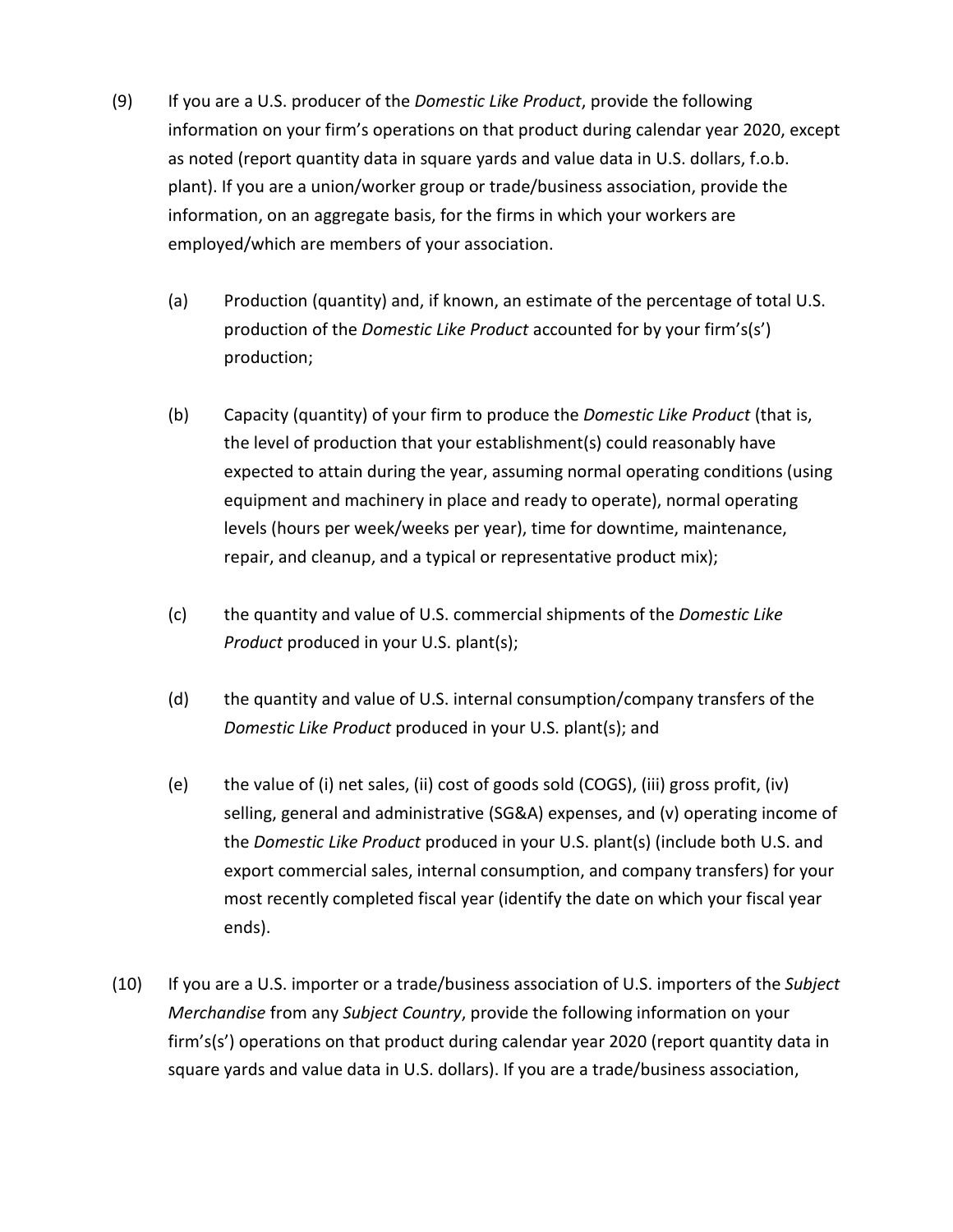provide the information, on an aggregate basis, for the firms which are members of your association.

- (a) The quantity and value (landed, duty-paid but not including antidumping or countervailing duties) of U.S. imports and, if known, an estimate of the percentage of total U.S. imports of *Subject Merchandise* from each *Subject Country* accounted for by your firm's(s') imports;
- (b) the quantity and value (f.o.b. U.S. port, including antidumping and/or countervailing duties) of U.S. commercial shipments of *Subject Merchandise* imported from each *Subject Country*; and
- (c) the quantity and value (f.o.b. U.S. port, including antidumping and/or countervailing duties) of U.S. internal consumption/company transfers of *Subject Merchandise* imported from each *Subject Country*.
- (11) If you are a producer, an exporter, or a trade/business association of producers or exporters of the *Subject Merchandise* in any *Subject Country*, provide the following information on your firm's(s') operations on that product during calendar year 2020 (report quantity data in square yards and value data in U.S. dollars, landed and dutypaid at the U.S. port but not including antidumping or countervailing duties). If you are a trade/business association, provide the information, on an aggregate basis, for the firms which are members of your association.
	- (a) Production (quantity) and, if known, an estimate of the percentage of total production of *Subject Merchandise* in each *Subject Country* accounted for by your firm's(s') production;
	- (b) Capacity (quantity) of your firm(s) to produce the *Subject Merchandise* in each *Subject Country* (that is, the level of production that your establishment(s) could reasonably have expected to attain during the year, assuming normal operating conditions (using equipment and machinery in place and ready to operate), normal operating levels (hours per week/weeks per year), time for downtime, maintenance, repair, and cleanup, and a typical or representative product mix); and